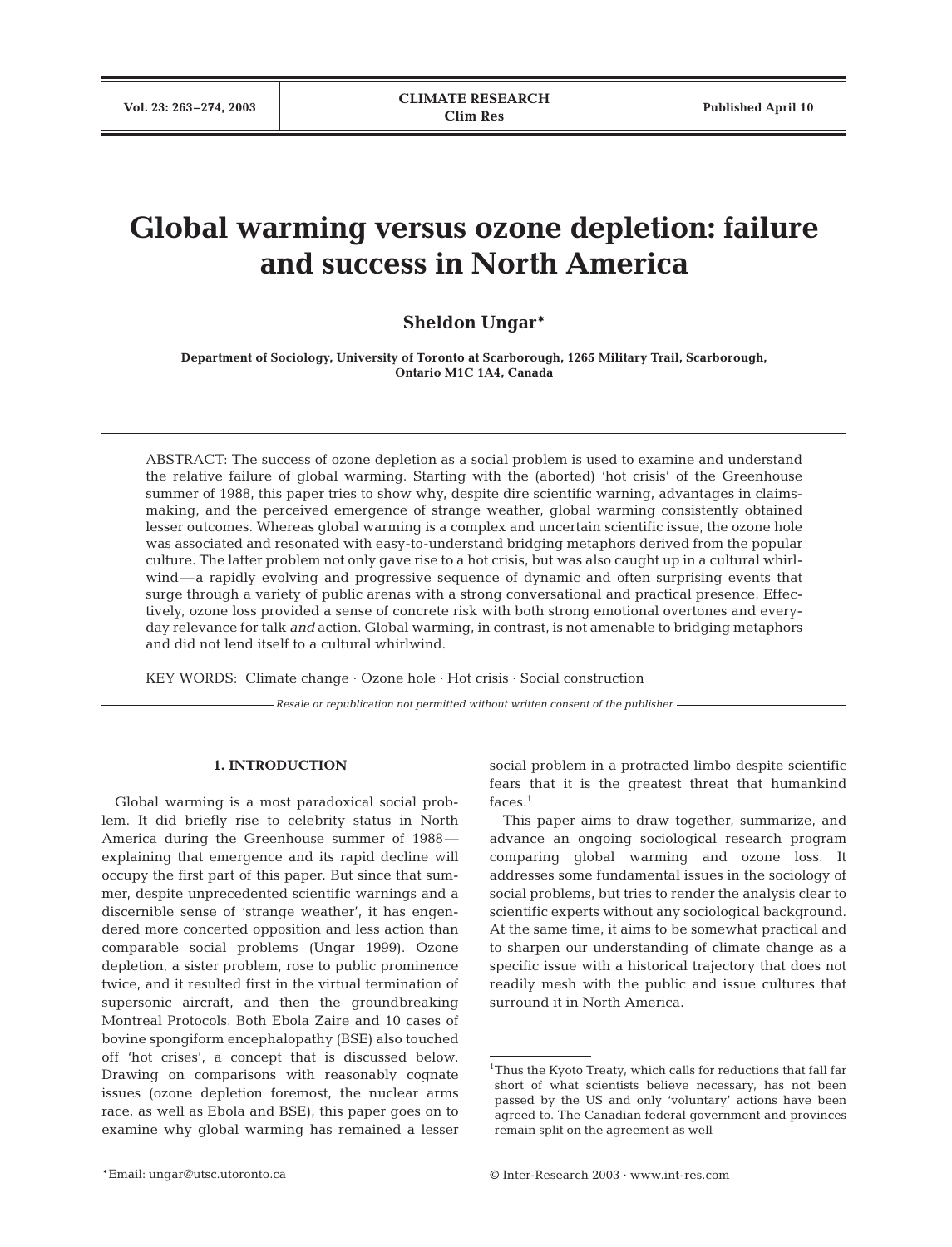#### **2. COMPARATIVE AND ANALYTIC STRATEGIES**

This paper compares global warming and ozone loss because the parallels between the two are sufficiently remarkable that they have been compared to a natural experiment (e.g. Rowlands 1995). On a scientific level, both are global environmental threats pertaining to the atmosphere. Both are claimed to result from anthropogenic emissions. Both are slow-onset problems that portend potentially apocalyptic outcomes. Both are 'invisible' as such and can *only* be detected through assembling scientific research and claims. Effectively, both must be socially constructed, and this paper focuses on their potential as saleable problems.

The 2 problems also intersect practically, since CFCs are a potent greenhouse gas. But there are additional intersections that are nothing less than intriguing. The first, as elaborated below, is their coincident timing. Probably as a result of these 2 prior intersections, the 2 issues are also linked and often confounded in the public mind (Kempton et al. 1995). But the ozone problem is not just a model for climate change among the public. Social scientists, environmentalists and the policy community widely regard the ozone example as a 'success story' and a 'blueprint' for efforts to control greenhouse gases (Parson 1993, Grundmann 2001, p. 3). In effect, their shared scientific characteristics, combined with fortuitous timing, have been parlayed into cognitive, political and policy overlaps. From a social constructionist perspective, the two are coupled regardless of the differences that can be pointed out.

Perhaps the one sticky difference has been the claim that ozone loss was an 'easy' issue to solve. But Grundmann (2001, p. 207), who has done the most in-depth study of the policy process surrounding the ozone threat, concludes that 'the case was anything but simple.' One of his central arguments is that the ultimate costs of controls were largely unknown when the Montreal Protocols were agreed upon. He also cogently argues that success on this issue was quite puzzling and not to be taken for granted.

Both of the issues under review are of global scope and can be approached at various levels of analysis. Parson (1993) examines the role of international negotiations and institutions for the success of the ozone issue. Grundmann (2001) draws on a variety of ideas but ultimately focuses on policy networks and their 'speakers' in the ozone controversy. This paper, in contrast, compares the paths of *both* problems, and it does so from a social constructionist perspective that examines claimsmaking, the media, and public attention and reactions. The present analysis does not invalidate nor supercede these others, but shifts the spotlight and assigns different 'weights' to key factors. Thus at several vital points in the analysis I point out how the present comparative and constructionist perspective renders some of the claims made by Grundmann questionable.

## **3. GLOBAL WARMING AS A FAILED PROBLEM**

According to the social constructionist perspective, even a social problem that seems purely objective, as in damage to the ozone layer, can be shown to be 'inevitably subjective' (Hannigan 1995). No condition is a social problem unless groups with some power consider it one and try to market it. Constructionists focus on claimsmaking activities, asking not what makes a claim valid but what makes it viable.

The focus on how participants' activities constitute the viability of claims has been criticized for 'not specifying other grounds of a problem, and not articulating why one set of claims rather than another is deemed worthy of social attention' (Fritz & Altheide 1987, p. 474). The research program reviewed here faults constructionists for examining successful social problems and largely ignoring failed ones. For example, while claimsmaking by the US military-industrial complex (MIC) is used to explain the hot crisis unleashed by Sputnik, researchers tend to ignore the apathetic public responses to claims made about 18 or so other 'nuclear gaps' in the Soviet favor (such as the ostensible 'bomber gap,' or the 'antiballistic missile gap'). This research demonstrates that claims were viable when they could *piggyback* on dramatic and startling real-world events—the launch of Sputnik or the Soviet invasion of Afghanistan—and not simply because theoretical gaps were promoted by the MIC (Ungar 1990, 1992b).

The importance of dramatic real world-events is underscored by the Greenhouse summer of 1988. Prior to that summer, climate change was an unsuccessful problem. According to Schneider (1989, p. 192), 'with the hundreds of such [media] stories plus the government forums that had occurred since 1970, by 1987 I assumed that the greenhouse effect was pretty much a household term. As things turned out, there was a long way to go.' Effectively, the claims made about the problem did not resonate or find a receptive audience.

### **4. THE (ABORTIVE) HOT CRISIS OF 1988**

Research on claimsmaking before, during and after the summer of 1988 reveals that global warming became a celebrity issue in 1988 because it piggybacked on concatenating real-world events that were felt by the person in the street (Ungar 1992a). North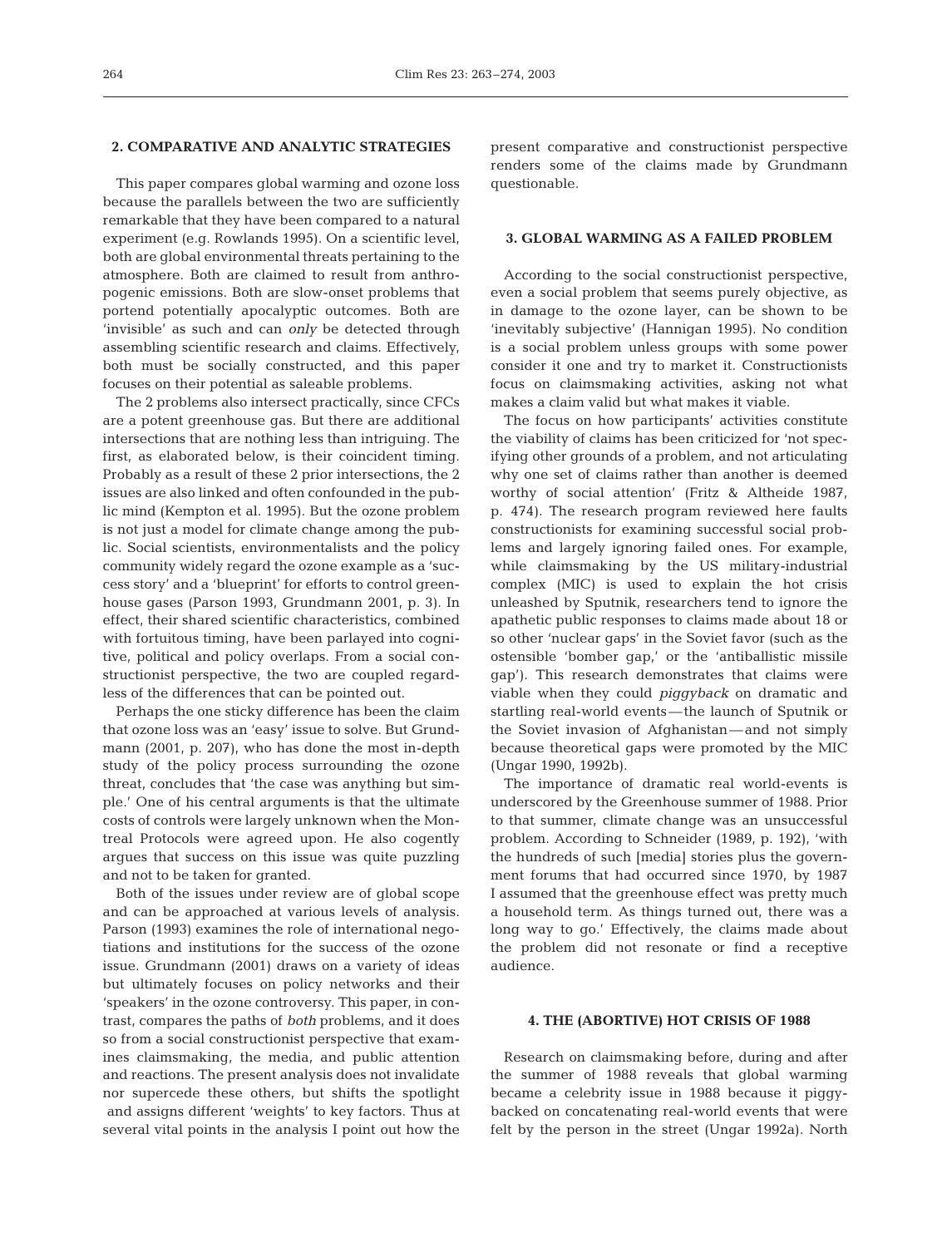America suffered record-breaking heat, dangerous air pollution levels over cities, and a crop-destroying drought that reduced the US grain harvest to below consumption for the first time. There was an increase in the frequency and intensity of storms, with hurricane Gilbert termed a 'super hurricane'. Forest fires were the worst of the century and gained particular prominence with the fire in Yellowstone National Park. The impact of 1988 was global: Bangladesh suffered the worst flood of the century, and Europe witnessed the spectacle of thousands of dying seals and a red-tide driven exodus of tourists from long stretches of Italian coastland. Rather exceptionally, this global impact was given extensive media coverage in the US.

Schneider (1989, p. 203) provides an apt summary: 'In 1988, nature did more for the notoriety of global warming in fifteen weeks than any of us [scientists] or the sympathetic journalists and politicians were able to do in the previous fifteen years.' That summer fulfilled the conditions for a 'hot crisis', a concept developed to explain reactions to Ebola Zaire. According to Ungar (1998b),

'Whereas journalists tend to view crises as any kind of trouble at all, hot crises entail dread-inspiring events that are developing in *unpredictable* ways and are seen as having the potential to pose an imminent personal threat to specific populations. Hot crises are startling, as presumed invulnerabilities appear to be challenged. A palpable sense of menace puts the issue 'in the air', as unfolding events are watched, discussed and fretted over.'

Ebola engendered a hot crisis because of its potent dread factor (gruesome and almost certain death with blood oozing from every orifice) coupled with a sense of personal threat due to the much-touted menace of 'instant-distant infections', the claim that we are just 'a plane ride away' from a 'chain of lethal transmission'.

The acute episodes of collective fear unleashed during a hot crisis lead, in turn, to accelerated demands on the political arena. Demand acceleration entails urgent calls for extraordinary responses—solutions that tend to be costly, simplify real problems to the point of caricature, seek to leap-frog the prevailing processes for evolving solutions, and can verge on the draconian. Nuclear crises had *real* effects that redounded on the education system, the American civil religion, and of course nuclear buildups that were gratuitously massive (Ungar 1991). And a few case of BSE gave rise to a marauding 'hot potato' that befell, consecutively, British farmers, the British government, and finally the European Union (Ungar 2001). But while the Greenhouse summer of 1988 evoked political promises in response to accelerated demands—President Bush Senior pledged a 'White House effect'—there was no follow-up on these promises and the hot crisis petered

out without any clear long-term consequences. At best, the public now had some awareness of the threat, but tended to misunderstand it (Mazur & Lee 1993).

## **5. THE PARADOXICAL STATUS OF GLOBAL WARMING**

The aforementioned 1992 study focused on the galvanizing effects of dramatic real-world weather impacts. Subsequent events and attendant analyses suggest that the hot crisis of the summer of 1988 depended on the weather and other opportunities that were not as obvious or stressed as much in the immediate aftermath of that summer. Consider the ensuing paradoxes, which are thrown into relief by comparison with other issues examined here:

- the 'demand attenuation process' whereby the crisis subsided even before the weather returned to a 'normal' state (Ungar 1992a);
- the immediate and then the long-term backlash against global warming, which is unprecedented among the selected issues; and
- the relative lack of international agreements and particularly political responses and actions, especially in the face of dire scientific warnings and the seeming emergence of 'strange weather' (Ungar 1999).

All 3 points indicate that the hot crisis of the summer of 1988 lacked staying power and failed to provide a critical 'discourse moment' that fed into and provided a map for grasping or organizing subsequent events.<sup>2</sup>

Critical to this analysis is the sense of strange weather that emerged in North America during the 1990s. For example, 1993 was dubbed the year of 'Killer Weather' and the Mississippi River rose to levels that, as *Time Magazine* noted, Mark Twain could never have imagined (see Ungar 1999). Consider here systematic data on media coverage of extreme weather from 1968 to 1997.

Data compiled from the Vanderbilt University's Television News Archives were used to construct an extreme weather index based on the national news broadcasts of the 3 major American television networks (ABC, CBS, NBC). The index combines all news coverage of heat waves, droughts, floods, and hurricanes (Ungar 1999). As shown in Fig. 1 (top timeseries), there are sizeable year-by-year fluctuations in the level of coverage. Until 1988, noticeable peaks in coverage occur at best every 5 or 6 yr. But between 1992 and 1996, peak coverage is found in 4 of the 5 yr.

<sup>&</sup>lt;sup>2</sup>In contrast, the author's pursuit of emerging disease coverage in the media reveals that virtually all attempts to create fearful scenarios draw on Ebola (Ungar 1998b)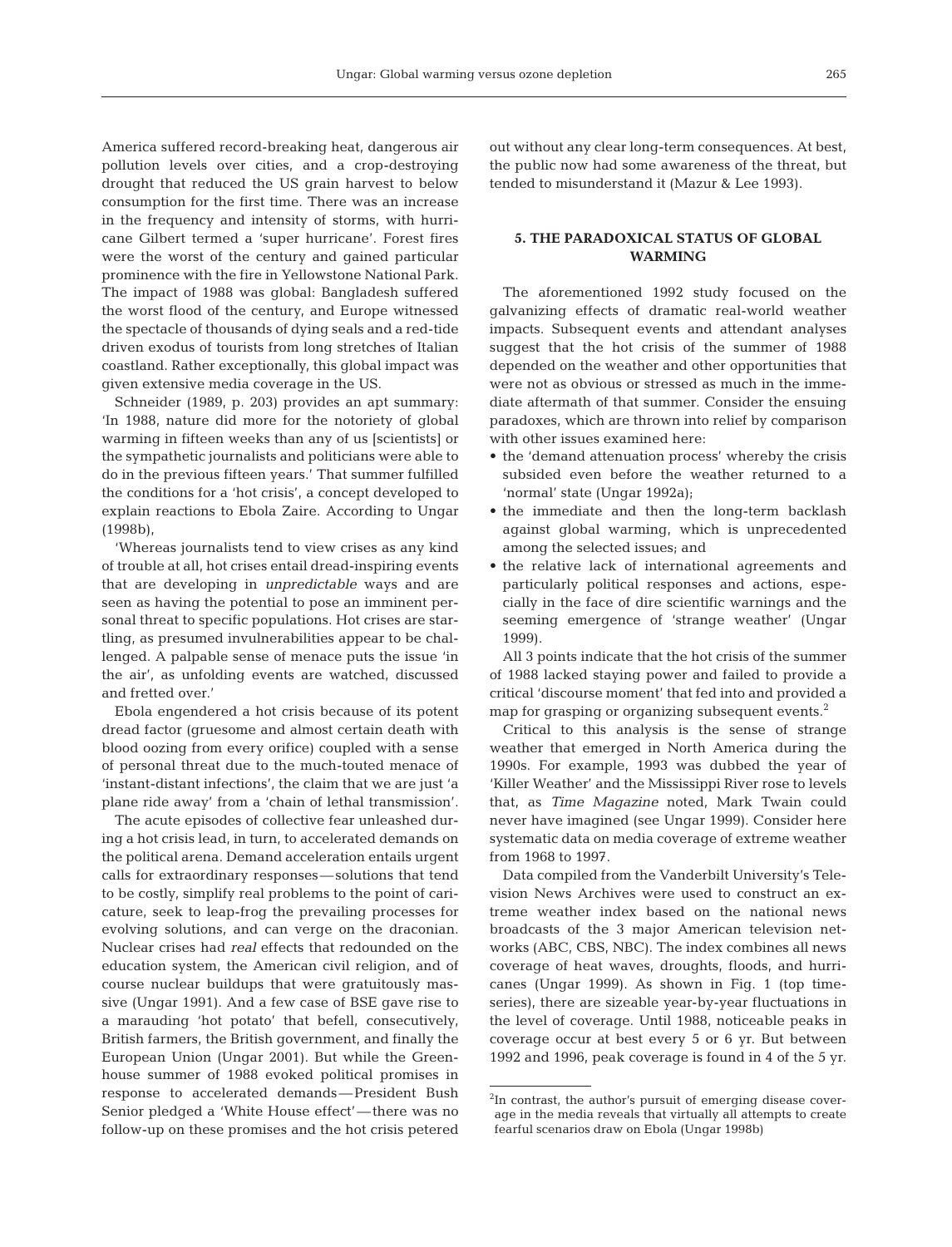

Fig. 1. Index of extreme weather coverage on US television network news

Given that the numbers of stories in these 4 yr greatly exceed all previous years, excepting 1988, the results indicate that a sense of strange weather has been in the air since at least 1992.

Fig. 2 presents the annual number of stories devoted to global warming and the number of these that are weather-pegged. When the frequency of annual stories devoted to global warming is compared with the extreme weather index found in Fig. 1, it is clear that there is no relationship between the 2 variables. Thus if 1993 was the year nature went mad, it elicited negligible coverage of global warming. Moreover, and somewhat surprisingly, weather-pegged stories

on global warming are extremely rare.

Further evidence of dissociation between the weather and climate change is suggested by the coverage of international events (Fig. 1, bottom time-series). Overall, concern about climate change is likely to be strengthened by the realization that extreme weather impacts are global rather than just national or even local phenomena. Increased international coverage would both corroborate and generalize the sense of strange weather. However, the results reveal no trend toward increased coverage of foreign extreme weather impacts; indeed, there is a relative decrease in these stories, since the total number of stories on extreme weather rises steeply in the 1990s.

## **6. THE 'ISSUE CULTURE' SURROUNDING THE ATMOSPHERE**

celerated political demands.

The relative indifference with which this strange weather was received—it made grand television viewing, but failed to galvanize appreciable dread or concern—suggested that factors *beyond* extreme weather impacts were critical for the hot crisis of 1988. The idea of watching for concatenating 'signs' of global warming seemed realistic after 1988 (Bernard 1993, Ungar 1995); yet in subsequent years the increased media coverage of extreme weather events combined with large increases in weather-related insurance losses did not provide the expected greenhouse signal and the attendant spike of attention with ac-

In sum, whereas Americans were bombarded by media reports of extreme weather in the 1990s, they did not generate noticeable concern about global warming. This suggests that the hot crisis of 1988 had as much to do with the ripe issue climate that congealed around the atmosphere as with extreme weather impacts themselves. Recent theory and research point to the centrality of issue cultures and their ensemble effects in determining social problem outcomes (e.g. Mazur & Lee



Fig. 2. Annual coverage of global warming on US television network news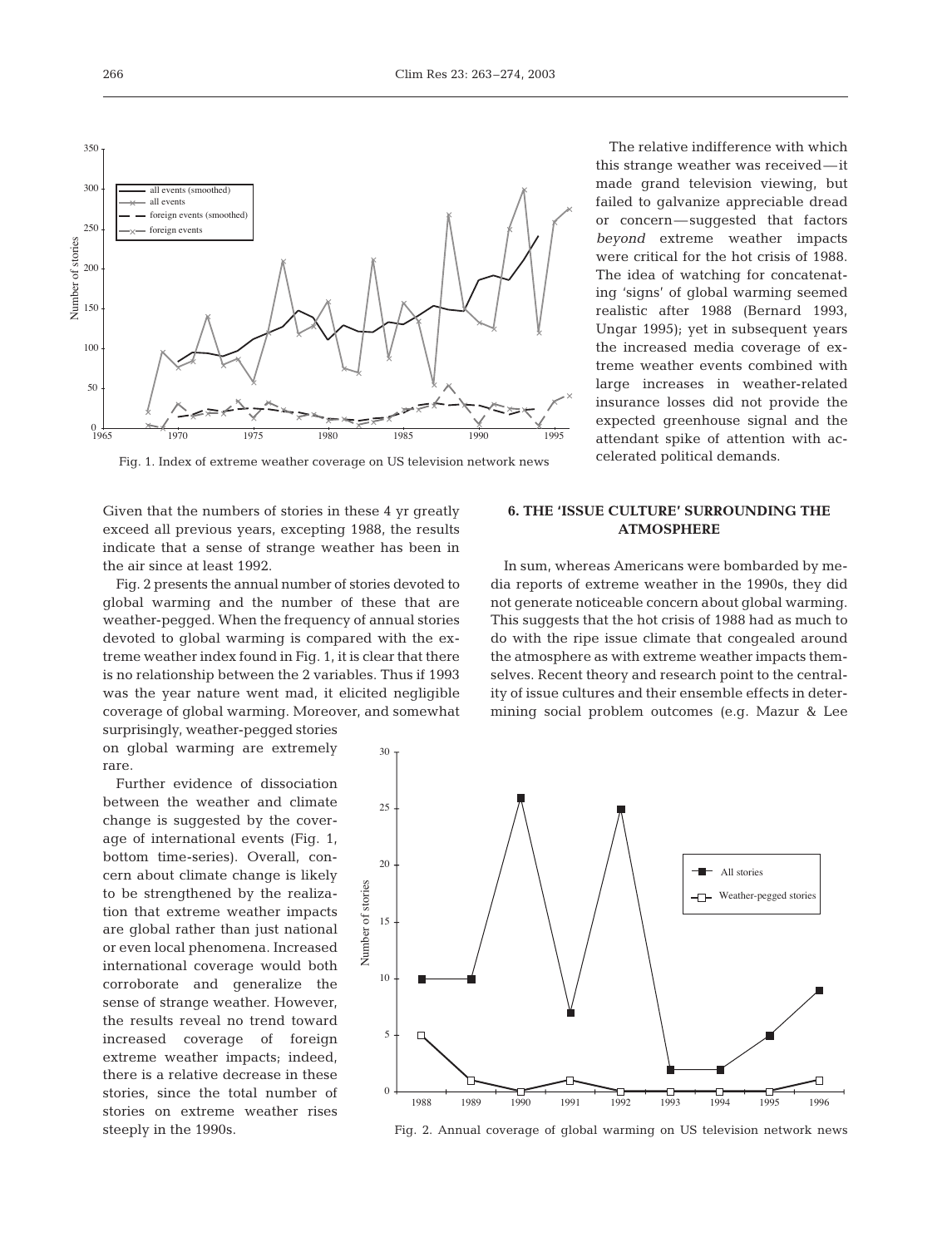1993). Issues often appear in batches, and their common presence can congeal into dominating cultural themes which provide images, symbols, and selection principles with which specific social problems resonate, while others do not. The public, politicians, and so on are more receptive to social problems that mesh with current public issue cultures than to those problems that are not engaged by them. (Thus anything even remotely related to terrorism commands attention in the US since 9/11; to sell an issue, it is all but essential to find such a connection.)

Starting around 1980 and continuing through the decade, an issue culture built up around the atmosphere as a number of problems from this domain rose in tandem or quick succession. This culture was primed by the popular theory that a comet striking Earth caused climatic change that led to the extinction of the dinosaurs. It was then stoked by fears of nuclear winter. (It may be difficult now to recall just how irresponsible President Reagan's early nuclear talk was; Ungar 1990.) But the Cold War began to wind down after 1985, just in time for a hot crisis stoked by the surprise discovery of the ozone hole. Here the timing is remarkable. The ozone problem peaked in the political arena between 1985 and 1987 and was 'resolved' just in time for its sister issue, global warming, to be carried along and become a celebrity problem (Mazur & Lee 1993). The latter was also assisted by a peaking of public concern for the environment in general. Recycling became a commanding theme in North America in 1988 and 1989 (Ungar 1998c), and Dunlap & Scarce (1991, p. 652) speak of a 'miracle' of public opinion during those years.

But this ripe issue culture did not persist. Early on in the 1990s, even before the 1992 Rio Earth Summit, both global warming and the environment itself were rapidly becoming lesser social issues that occasioned only sporadic attention (Ungar 1996). In the decade following Rio, global warming was substantially reconfigured as a research problem and routinized in international negotiations that, particularly in the US, have produced few concrete actions and much acrimonious debate. Given the coincident timing of the ozone hole and the Greenhouse summer of 1988, combined with the synergistic effects of a ripe issue culture, much more was anticipated (cf. Grundmann 2001):

'…perhaps one reason expectations were so high [for global warming] is the success of negotiating the Montreal Protocols… Environmental NGOs and negotiators moved from ozone to climate change, many of them expecting the second shot to be much like the first one (Rowlands 1995, p. 236).'

The rest of this paper undertakes a detailed comparison of the trajectories of global warming and ozone depletion in order to understand the differential outcomes achieved by the 2 sister issues.

## **7. SIMILARITY, DISSIMILARITY AND DISTINCT TRAJECTORIES**

As noted at the start of the paper, the parallels between global warming and ozone loss are sufficiently remarkable to afford comparisons akin to a natural experiment. These similarities notwithstanding, there were striking dissimilarities in outcomes. Following the surprise discovery of an ozone hole over Antarctica, it took just 2 yr to formulate the Montreal Protocols. This was not only the first international treaty on a global ecological problem, but is widely regarded as a landmark regime and prototype for future negotiations (e.g. Litfin 1994, p. 5). Its significant innovations include automatic provisions for review (these have led to a ratcheting up of the agreement) and funding by rich nations for adaptations by poorer nations. The US took the lead in negotiating these protocols, and US corporations were supportive and began an 'energetic pursuit' of substitute chemicals. In contrast, the US has steadfastly resisted action on global warming. Its opposition led to a minimal agreement at Kyoto, and continued US inaction leaves that agreement in something of an international limbo.<sup>3</sup> Canadians also remain split on the issue.

Public responses mirrored political ones. With the ozone threat, there have been a number of successful consumer boycotts, notably of aerosol cans and of McDonalds® (and others) for the use of Styrofoam®. A mobilized public was also instrumental in getting European nations to agree to controls (e.g. Rowlands 1995, p. 229). In the contrasting case of global warming, US consumers have not made *any* efforts to reduce energy consumption. Rather, and in tandem with industry, they have steadily eroded the conservation measures created in response to the 2 oil crises. Statistics reveal that people are driving more, using more gas, and getting lower mileage (Tagliabue 1998). The last statistic is particularly significant, for it indicates that the fastest-growing segment of vehicle sales is in the low mileage vans, sports utility vehicles, and pickup trucks.

These differential outcomes require explanation. Clearly, not all the factors that might be involved can be discussed (cf. Ungar 1995, 1998b, Grundmann 2001). Following the constructionist tradition, the first factor examined is the claimsmaking surrounding each issue. The analysis then turns to the trajectories

<sup>3</sup>Whereas the US, Japan and Russia are resisting Kyoto, the European nations are pressing ahead on the plan. This difference merits inquiry, especially since Grundmann (2001, p. 159) claims that 'the CFC problem in Germany entered public discussion via the detour of climate change.' However, he does not explain the ordering in Germany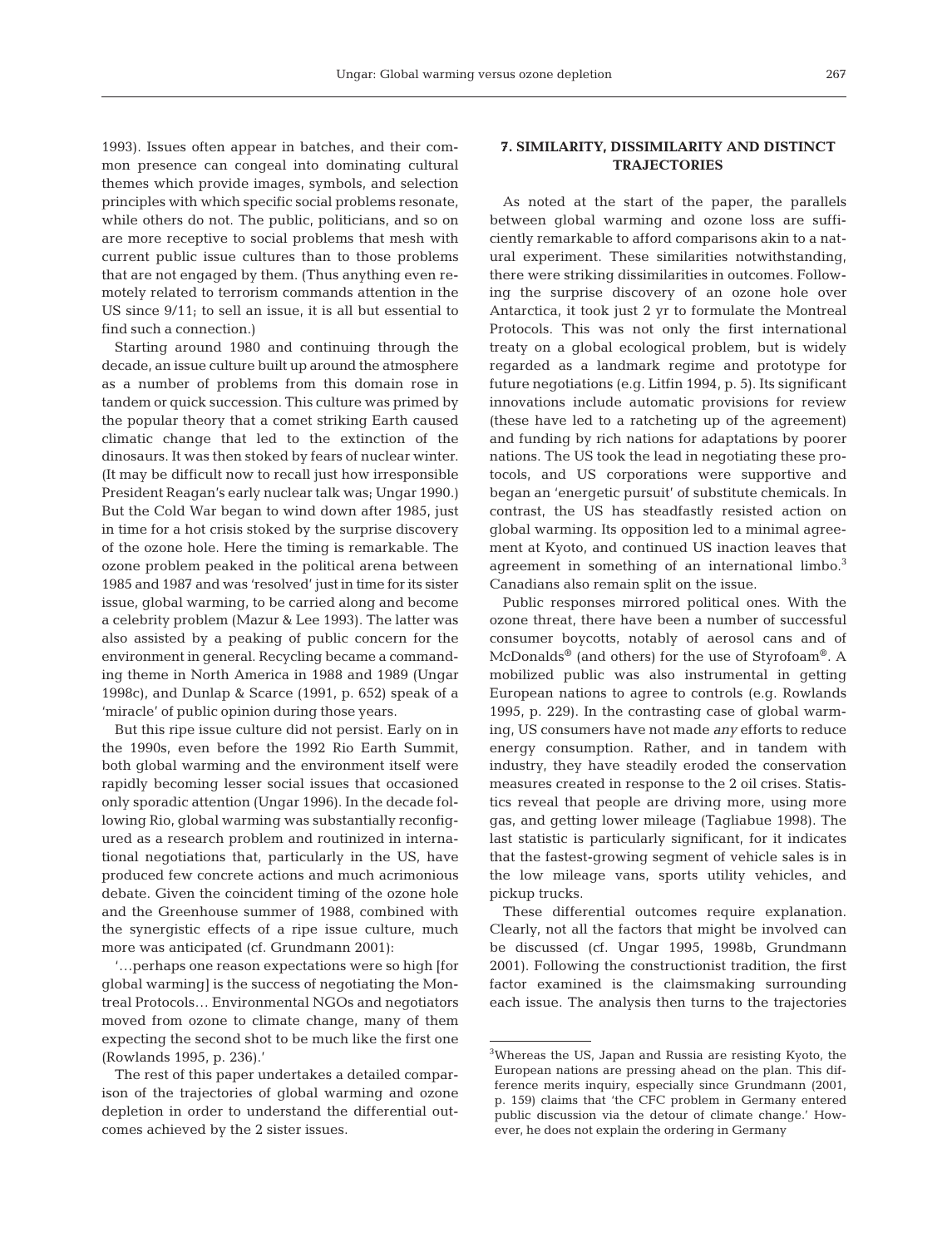of the 2 problems. It argues that social problems have—and ongoingly accumulate—scientific, economic, and political characteristics that become 'sticky' and impart a limited trajectory to the problem. Claimsmakers are both impelled and constrained by the historical claims, understandings and practices that adhere to a problem. Moreover, they must try to mesh this trajectory with the public and issue cultures that prevail in various public arenas. It is in these realms that ozone loss had a signal advantage over its sister issue.

## **8. THE ROLE OF CLAIMSMAKING**

The social constructionist perspective relates issue success to the quantity and quality of claimsmaking it engenders. Thus over 25 yr of research on the agendasetting hypothesis demonstrates that the amount of media coverage of an issue is a major determinant of public awareness (McCombs & Shaw 1993). Events that figure prominently in the media seem to be more 'available' or retrievable from memory and are regarded as more 'representative' than events that attract less coverage.

Quantity of coverage does not appear to be decisive in the present case. Data presented by Mazur & Lee (1993) reveal that over the peak of their overlapping issue attention cycles (1987−1991), climate change attracted more than twice as many stories as ozone depletion in the *Readers' Guide to Periodical Literature* and on the evening news broadcasts of the 3 major US television networks. While they received about the same amount of coverage in the *New York Times*, climate change averaged more than twice as many Congressional hearings and publications as did ozone depletion. Finally, more prominent scientists and scientific organizations have come out over climate change than ozone depletion. Statements pertaining to the former have been signed by a majority of living Nobel Laureates, and the Royal Society of London broke 300 yr of official silence on public topics to issue a warning about climate change. Ozone depletion did not attract laureates or create media stars like Stephen Schneider.

These results cast some doubt on Grundmann's (2001) claim that policy networks with speakers high in trust and credibility were the key movers in the success of the ozone problem. While he talks about 'the tremendous amount of media attention' the issue received, which 'almost automatically gets [it] onto the political agenda' (Grundmann 2001, p. 114), this is rendered less obvious by comparison with the results for global warming. To make matters worse, ozone coverage in the media peaked in 1988 and 1989—after the

Montreal Protocols were hammered out (Ungar 1998a). The ensuing discussion of the effects of the ozone hole will suggest that the weight of public reactions has to be increased relative to Grundmann's focus on advocacy alliances.

A further possibility is to focus on rhetoric (Hannigan 1995). Perhaps the rhetorical strategies designed for ozone depletion did the trick. Thus it is clear that the ozone 'hole' was an exaggeration and that satellite pictures were doctored and colored to make them more graphic. However, there remains the question of *why* the hole—in Britain it is often referred to as a 'crater' could bear such an explanatory burden? What, in other words, rendered it so unique and worthy of attention and concern?

To give credence to a rhetorical analysis, it must be simultaneously maintained that the (more prevalent and timely) rhetoric surrounding global warming missed the boat. This sort of claim, of course, is almost immune to evidence. Commentators would need to know the range of claims that were assayed. More difficult still, they would have to judge which unmade claims were in fact 'viable' and hence could have been successfully promoted.

Ongoing perusal of scientific, media, and environmental claims about global warming since 1988 casts doubt on the missed opportunities position. Rather, analysis suggests that claimsmaking pertaining to this issue resembles trial balloons. A multiplicity of metaphors (the 'heat trap', 'earth fever', 'dead heat') and attempted linkages with other congenial issues (ozone depletion, strange weather, emerging diseases, biodiversity, and clean air and a 'no-regrets' policy) can be found. Essentially, claimsmakers are continually searching for striking formulations that will be taken up, 'resonate', and mobilize actions. Instead of missing the boat, it may well be that the boat never docked!4

## **9. THE (HANDICAPPED) SCIENTIFIC TRAJECTORY OF GLOBAL WARMING**

Social problems have origins and developmental histories that are not superfluous. Rather, they develop trajectories that are conceptualized as a flight 'corridor' (Ungar 1998a). The corridor is the space within which claimsmakers running a problem encounter the least

<sup>4</sup>Grundmann (2001, p. 205) suggests that the 'consensus strategy' of the science of global warming results in a 'mean risk' approach which opens the field to contrarian scientists. However, it is not clear how this has rendered the opposition more potent. Moreover, my ongoing perusal of media coverage of global warming indicates that they have not downplayed extreme impacts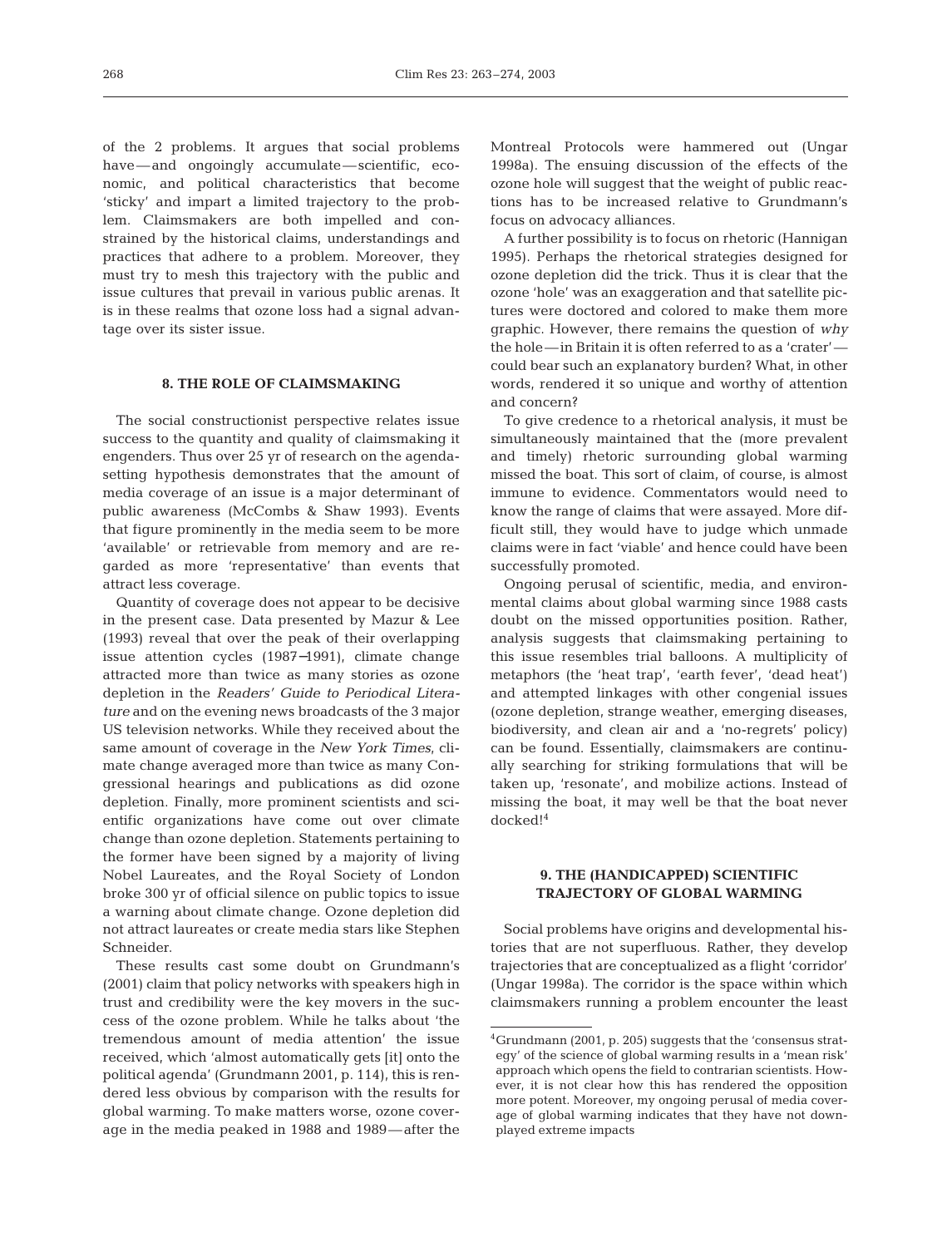resistance. The corridor allows for artful activity, as it affords a range of choices beyond a single, unique path. It also implies constraint, as practical developments and oppositional voices tend to create turbulence as the boundaries of the corridor is seen to be violated. In other words, given a trajectory, social problem definitions are not, at any particular moment in time, either infinitely malleable or simply fixed.

The scientific trajectory of global warming seemingly presents a number of unique challenges. I begin with a concrete example to illustrate this and the related problem of meshing with issue cultures. Then I approach the science more generally and comparatively, with the aim of showing the relative advantage that was held by ozone loss.

Scientists customarily define global warming as a future-oriented problem, with effects predominately predicted for the middle or end of the 21st century. From the start of concerted scientific claimsmaking in the late 1970s, a future orientation became a definitive characteristic of this problem for numerous and overlapping reasons. First, the doubling of pre-industrial  $CO<sub>2</sub>$  levels was not predicted to occur until about 2060. Doubling can be considered a benchmark measure, a binary that is more intuitively clear than claiming that levels have increased by, say, 40%. Doubling was also significant because scientists held that their computer models of the climate system were too primitive to deal with smaller changes on a shorter-term basis. At the time, scientists were only beginning to collect the longterm observations that could be used to document climate changes over time. In order to generate concern, the size of impacts delineated in scientific scenarios had to be sufficiently large or visible on a human scale (e.g. a meter of sea-level rise, rather than a few centimeters) that they would take decades to occur on a natural scale (e.g. Bernard 1993). Finally, since computer models only predict general tendencies, particular extreme weather events cannot be directly attributed to climate change.

Efforts, of course, have been made to reverse this trajectory and to claim that 'strange weather' and other evidence are signs that climate change is already occurring. But when James Hansen claimed during the 1988 heat wave that global warming was upon us, there was such a concerted reaction that it stands as a cautionary tale (see Ungar 1992a). In the scientific and political commentary on the issue, his temerity stands as nothing less than an act of infamy, and most scientists continue to deny inferences that try to link observed events with global warming.

A future orientation is thus a 'sticky' element of the scientific trajectory of global warming. The idea recurs so regularly that it is a definitive, unavoidable, and undeniable definitional feature of the problem. But

from the point of view of selling the problem, a future orientation creates a clear discursive liability. Specifically, concern about the future is discounted in institutional thinking and in virtually every public arena (Cline  $1992$ ).<sup>5</sup> Since people are apparently unwilling to sacrifice much for future generations, selling a futureoriented threat is extremely difficult. Indeed, economists routinely devalue the future in their calculations. Given its wide purview, future discounting can be regarded as a cultural given that results in *expectable* limitations on the marketability of future-oriented social problems. Certainly the distant nature of the threat is routinely referenced by climate activists who bemoan its existence even as they search for ways to render the envisioned fate of our grandchildren real and vivid.

More generally, the science of the greenhouse effect is beset by striking uncertainties and complications (Ungar 1995). So great are the uncertainties, especially when it comes to applying the science in the political realm and to high-stake decision-making, that climate science has been termed 'postnormal' science. Applying this concept, Bray & von Storch (1999) document sufficient uncertainty among climate scientists, especially concerning the science-public interface, that they ask whether the reporting of this science serves to discredit both the science and journalism in the eyes of the public? A recurring source of confusion and backlash is illustrated by 'transient impact-estimates' (Ungar 1995). A key example of these comes from the succession of downward revisions of projected sealevel rises. As global circulation models developed, a once predicted 30 ft (approx. 9 m) rise in sea level has been reduced to about a 1 ft (30 cm) rise. Shifts like this provide a field-day for opponents, who variously claim that scientists are crying wolf or just do not know what they are talking about.

In this regard, Bray & von Storch (1999, p. 453) observe that, 'According to Lewis (1990), one widely held view in this regard is that the public should be excluded from the policy process associated with risks since the public are generally too ill informed to make rational choices.' Ungar (2000) asserts that scientific ignorance rather than knowledge is the starting point and norm for most issues. Pockets of observed public knowledge are exceptional and require specific explanation. Thus considerable research reveals that the public has very limited scientific knowledge about global warming and tends to confound it with ozone

<sup>5</sup>NIMTOO—a common environmental and media acronym for Not in My Term of Office—further illustrates how political actors treat even short-term future considerations with less significance than the more 'vivid' and 'pressing' problems operating in real time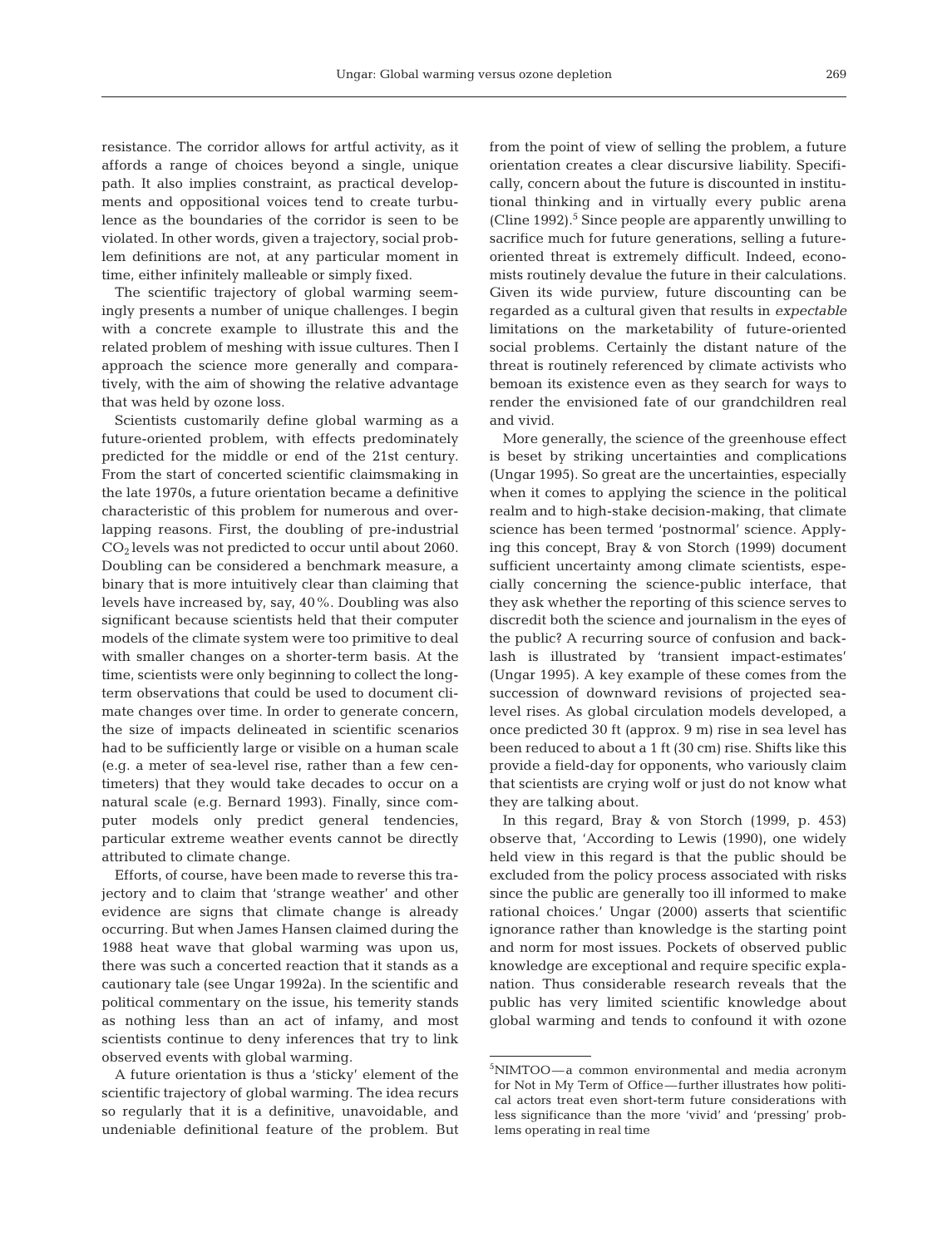depletion, which has arrived in the public consciousness (Ungar 1998a). In the same vein, and in contrast with ozone loss, the public has virtually no knowledge of the policies being debated for global warming.

But why did ozone loss, an issue that received less media attention and less prestigious claimsmaking than global warming, anomalously arrive and break through the veil of demonstrated scientific illiteracy? According to Kempton et al. (1995, p. 68),

'…it appears that Americans are now familiar with ozone depletion, an earlier and simpler concept with fewer causes and fewer consequences than global warming. The assimilation of the greenhouse effect to a model of ozone depletion is an example of *syncretism*, a process often documented by anthropologists in which new information is assimilated to fit existing familiar concepts…'

While the thrust of this analysis is sound, the question of why ozone loss is 'simpler' is not addressed. Certainly the public's level of scientific illiteracy is sufficiently high that the chemistry of ozone depletion is no more accessible than the chemistry (or physics) of global warming. That the arrival of ozone depletion is not self-explanatory is further indicated by the findings that, while the public grasped the impact of aerosol cans and Styrofoam®, they generally fail to associate the risk with refrigeration and air conditioning. In other words, while global warming is undoubtedly more complex than ozone depletion, no reason or evidence is adduced to show that the ozone problem is simple—and not just somewhat simpler but still largely incomprehensible.

In the ensuing analysis, the success of the ozone problem is explained through the metaphor of a whirlwind—a rapid and concatenating series of events that irresistibly sucks people in. For a whirlwind to develop, it appears that an issue must be blessed with bridging metaphors to the popular culture allied with spiraling sequences of events that people encounter in an irresistible and concrete way.

#### **10. BRIDGING METAPHORS**

The signal advantage of the ozone hole is that it can be encapsulated in a simple and widely familiar 'penetration' metaphor. Stated succinctly, the hole leads to the increased bombardment of the earth by lethal rays. The idea of rays penetrating a damaged 'shield' meshes nicely with abiding and resonant cultural motifs, including 'Hollywood affinities'. These range from the shields on the 'Starship Enterprise' to 'Star Wars', which encompasses both the megahit movies and the Strategic Defense Initiative. The penetration model is also ubiquitous in video games and children's television shows. In addition, it is allied with a theory that has arguably spawned more public interest more rapidly than any other recent scientific idea: the claim that an asteroid striking the earth 65 million yr ago caused the disappearance of dinosaurs (Clemens 1986).

It is these pre-scientific bridging metaphors built around the penetration of a deteriorating shield that render the ozone problem relatively simple. That the ozone threat can be linked with Darth Vader means that it is encompassed in common-sense understandings that are deeply ingrained and widely shared. The linkages are neat, direct, and tightly coupled. They also provide a resource for lay theorizing. That is, if a popular cultural template affords an appropriable theory, an 'object-to-think' with or that can be 'played with'—as in Freudian analysis of dreams—it has the capacity to go beyond the scientific domain and to capture the imagination of the public at large (Turkle 1999). It is conversational presence, encompassing things such as talk radio and informal talk related to mundane practices, rather than media coverage per se, that can put an issue in the air and let it acquire a life of its own.

The importance of mundane metaphors that ordinary people are able to think with can be seen in a comparison with climate change. The difference can be first grasped in the fundamental metaphor used to frame each problem. It is apparent to anyone that the 'hole' or 'crater' is an aberration, something that a protective shield should not have. The greenhouse effect, in contrast, is a benign and essential natural phenomenon. Global warming (or climate change) is an extension of this phenomenon, creating the problem of finding the human 'fingerprint' amidst highly variable and complex natural processes.<sup>6</sup>

At a more fundamental level, there are apparently no ready-made metaphors in the popular culture that mesh with and provide a simple schematic for understanding the science of climate change. Even a minimally coherent account of why climate change is a threat involves a series of loose postulates that span several scientific fields and transcend both the public's understanding of science and the information carrying capacity of most of the mass media. Thus the model begins with an *excess* accumulation of various chemicals in the atmosphere (the main culprit, carbon dioxide, was already present at lower levels of concentration); these chemicals lead to the excess trapping of the Sun's rays *after* they rebound from the Earth's surface;

 $6$ Scientists use 'fingerprint' to capture the difficulty of finding the human signature. People are more likely to notice a footprint, and a large one at that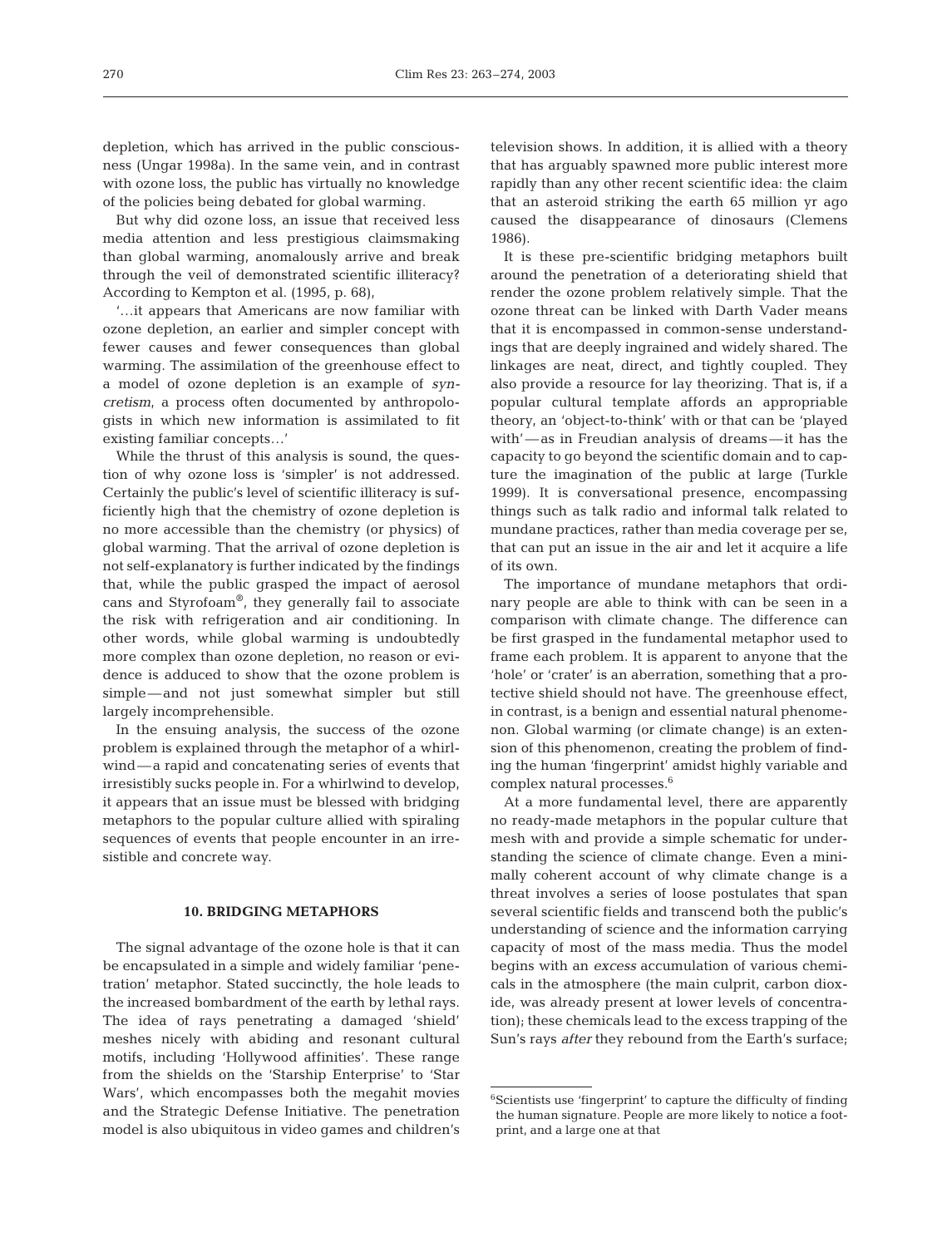this lead to forecasts of a several degree rise in temperature over the first half of this century; rising temperatures, in turn, lead to predictions of sea-level rise and an increase in extreme weather events; and finally, these events are expected to impact on forests, agriculture, and so on, with the bulk of the impacts—but not all of them—expected to be negative.

In the absence of a bridging metaphor that encapsulates a streamlined version of this model, it is hardly surprising that greater media coverage of climate change has not brought dividends in understanding. Whereas practically every space-based video game deals with the direct and typically dire consequences following from the penetration of shields, there are no games that are even remotely linked to the indirect rebound effects of climate change. To put it somewhat differently, ozone has clear affinities with core elements of the popular culture, while climate change is an 'outsider'.

## **11. THE WHIRLWIND EFFECT**

The greater comprehensibility of the ozone hole would not have mattered if the issue was not caught up in a cultural whirlwind. The attention economy suggests that people are highly selective in the information they take time to notice and process (Ungar 2000). Bridging metaphors linked to the popular culture afford an opportunity to learn about an issue, but they do not provide the effective motivation to do so. As a result of timing and luck, ozone depletion gave rise to a series of overlapping concerns that played out in daily life.

A cultural whirlwind involves a rapidly evolving and progressive sequence of dynamic and often surprising events that create a vortex that hurls through a variety of arenas with a strong conversational and practical presence. A cultural whirlwind may build on an unpredictable and startling personal threat, as in the extension of the hot crisis surrounding BSE. Where a hot crisis deals with dread, risk, and accelerated political demands, a whirlwind tends to encompass a wider range of public arenas (i.e. not just the political) and have relevance for practical talk and actions that absorb public attention in an inexorable way. As well, a whirlwind effect can occur independent of a hot crisis, as illustrated in the whirlwind that built up around recycling in the late 1980s.

Recycling was carried forward by a ripe issue climate and, at least for a short period, became an inescapable reality. The recycling bandwagon acquired replicating lives as it extended from schools through country fairs to talk shows, with communities, corporations and individuals vying to establish their green credentials and extend blue box programs (Ungar 1998c). Environmentally safe or friendly packaging and products were suddenly ubiquitous and given prominent displays in stores. People routinely carried cloth bags or brought their own plastic ones, and supermarkets offered discounts to these customers. Ultimately, this whirlwind of attention had real long-term effects, though by focusing on recycling it may well have diverted attention from more significant issues.

Convenient bridging metaphors, good timing, and fortuitous events all converged to create a whirlwind around the ozone problem. The ozone hole created a hot crisis and asserted itself in the public realm even before scientists definitively concluded that it was due to anthropogenic activities. In this regard, Grundmann (2001, p. 170−171) associates the ozone hole with 'alarm bells [that] were sounded behind the scenes', and a 'sledge-hammer', and indicates that it 'was absolutely crucial in reaching the compromise [in Montreal].' While the critical precipitating role of the ozone hole is central to the present analysis, it lies largely outside the theoretical model of advocacy used by Grundmann. And while he does claim that advocacy scientists had to turn this finding into a dramatic phenomenon, just how and when this was done remains puzzling. $\frac{7}{7}$  In contrast, the analysis here links the ozone hole to the popular culture and public reactions. After all, the policy process sometimes occurs in the public spotlight.

This second coming of the ozone threat resulted in successful boycotts of companies using Styrofoam® in food packaging. It is probably critical here that these products were 'touchable', involving tangible links with everyday life. $8$  In contrast, the public paid little attention to scientists' concerns that increased ultraviolet radiation would harm the human immune system, as well as plant and aquatic life (here linkages are attenuating, as are the bridging metaphors). However, deeper anxieties and a spiraling concern emerged over the threat of skin cancer, as well as unsubstantiated reports about animals blinded by the sun (Ungar 1998a).

The principal hazard that came to be associated with leakage through the ozone shield was melanoma, a deadly form of skin cancer. The ensuing progression of events was superb, as President Reagan had skin cancers removed in 1985 and 1987. At the same time, as the end of the Cold War erased the major source of

<sup>&</sup>lt;sup>7</sup>A key problem for Grundmann is to explain how the Reagan administration's severe downplaying of environmental concerns was reversed in the mid-1980s. He offers no real explanation for this inversion, certainly nothing on the level of the cultural whirlwind presented here

 ${}^{8}$ It also did not hurt that people gave up essentially nothing in giving them up (cf. Ungar 1998c)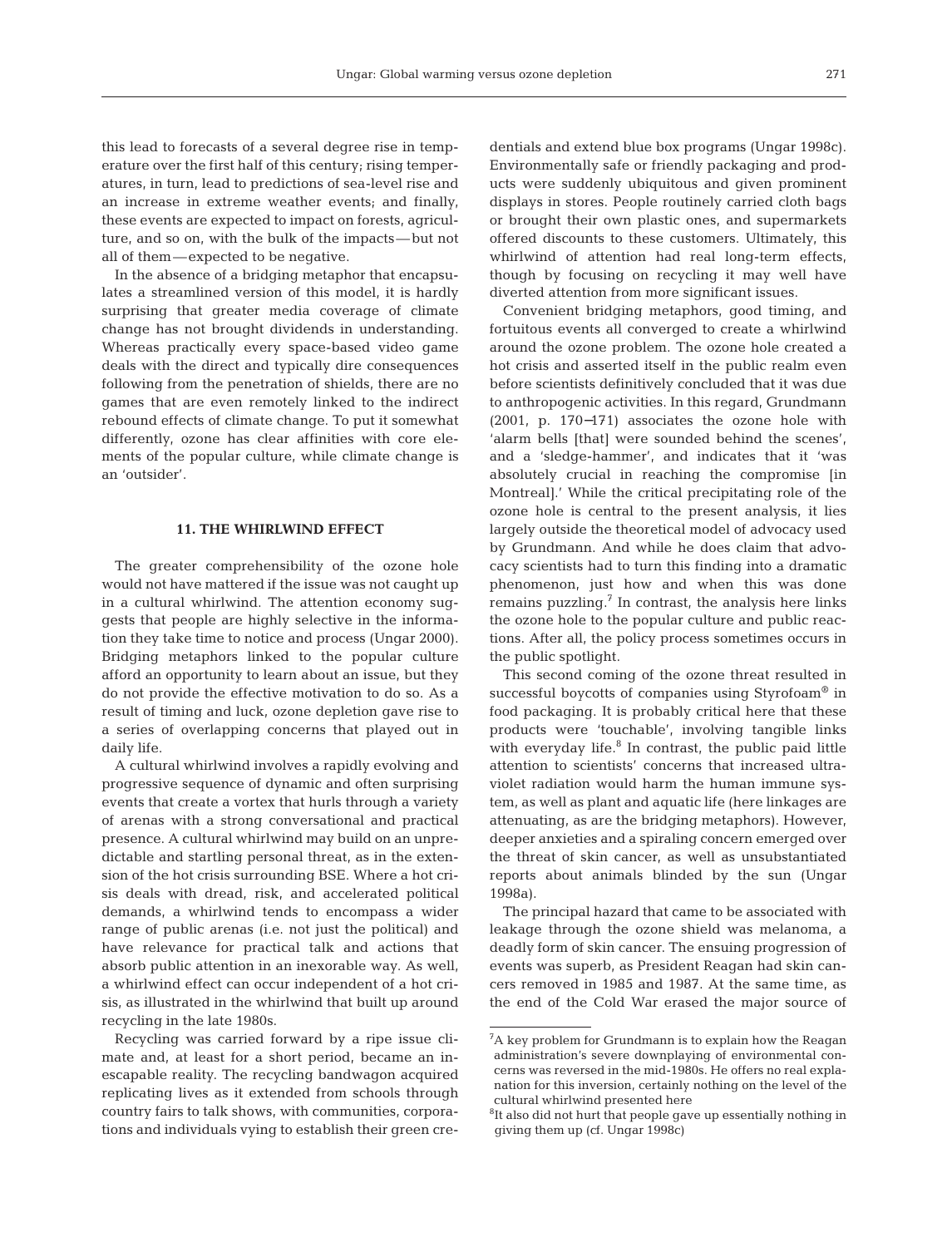anxiety in American society, the popular culture commercialized a variety of disasters, including new diseases, earthquakes, volcanoes, hurricanes and tornadoes (Colt 1997). Ozone loss meshed nicely with this disaster boom. Not only is it linked to the theory that a comet striking Earth extinguished the dinosaurs, but it transforms routine exposure to sunlight (or simply being outdoors) into a potentially dangerous activity.

Here it should be underlined how the rapid sequence of events surging through different arenas boycotts, the Montreal Protocols, President Reagan's skin cancers, medical warnings, and political gaffes served to unleash a whirlwind around the issue. Blunder and luck solidified the personal relevance of this threat. US Interior Secretary Donald Hodel misjudged the public mood when he advocated a 'personal protection' plan in the place of international action on the issue (Litfin 1994, p. 105−106). Not only was his suggestion immediately mocked ('fish don't wear sunglasses'), but the gaffe has become a sticky resource. That is, his mindless statement is frequently referenced and is a ready-made available tool for building a case for protection of the ozone level.

But the ozone threat ultimately became intrusive and irresistible because of the imperative of dealing with exposure to the sun. Warnings about (over) exposure became commonplace in stories and advertisements in family and women's magazines. Metaphors about 'safe sun' were boosted by the growth of a companion industry encompassing sunscreens, sunglasses, UVsafe clothing, awnings, and so on. The inclusion of an UV index in weather reports underscored the need for vigilance. So too did reports of increased rates of skin cancer, plus medical warnings to watch for skin changes and inspect moles.

The problem became a fertile source of interest, anxiety, and practical knowledge, talk and action as it redounded on the need to protect children (Ungar 1998a). This is an issue that people can discuss without feeling overwhelmed or stupefied. It also calls for constant vigilance. The sun's rays can often be 'felt', and (unexpected) sunburns afford palpable evidence of their (now dangerous) effects.

As previously noted, there are apparently no readymade popular cultural metaphors that provide simple schematics for understanding and concretizing climate change. The upshot is that climate change does not afford an appropriable theory that people can think or talk with, nor does it intrude into their daily lives in concrete and persistent ways. At the practical level, many North Americans have seemingly insulated themselves from heat waves by the spread of air conditioning (it comes as standard equipment in over 90% of cars manufactured in North America) and swimming pools. At the conversational level, climate change

engenders a persistent backlash (and then, too often, speech vetoes) as the issue is cast in terms of simplistic cultural models. Consider the question of meeting the commitments made at Kyoto, and how this meshes with cultural givens about the high costs of energy efficiency.

Perusal of the Kyoto debate in North American media yields a lopsided discussion. Excepting a few op-ed articles and technical reports in specialized journals, public discourse simply assumes that efforts to reduce carbon dioxide emissions will cause personal suffering, job losses, reduced international competitiveness, and possibly a recession (Ungar 1998a, 1999). As part of the dominant institutional thinking, the high-cost argument functions as a convenient and comfortable fiction, a trusty and almost axiomatic resource that is presented as an indisputable reality. Those who try to present cost-efficiency arguments in mainstream arenas mostly encounter silence. Altogether, then, the meshing of the Kyoto reductions with the institutionally embedded high-cost argument implies that the agreement will continue to encounter a rough ride in the policy stream.

### **12. CONCLUSION**

As I write this, floods are threatening Prague, Dresden, and other historic cities in Europe. Parts of Asia have also experienced extreme monsoon floods, while the Canadian prairies are in the midst of such an extended drought that many farmers are being forced to slaughter their cattle. Toronto has experienced its hottest summer on record. And earlier in the summer, there were several massive forest fires in Canada and the US.

Any possible association between the weather and climate change has been reduced to a set piece. According to the New York Times (Green 2002):

'Greenpeace and other environmental groups tried to portray the flooding as a direct consequences of human-caused global warming, blaming oil companies. Many scientists said that the summer storms… are consistent with rainfall patterns expected in a warming climate… But experts stressed that no single storm, or single stormy season for that matter, could be singled out as linked to human alteration of the atmosphere.'

Effectively, postnormal science, operating under conventional rules of scientific evidence, is all but reduced to silence.

These events are also not meshing with a congenial issue culture. Two problems dominate US public arenas: first, the threat of terrorism (the anniversary of 9/11 is coming around) and a possible war on Iraq;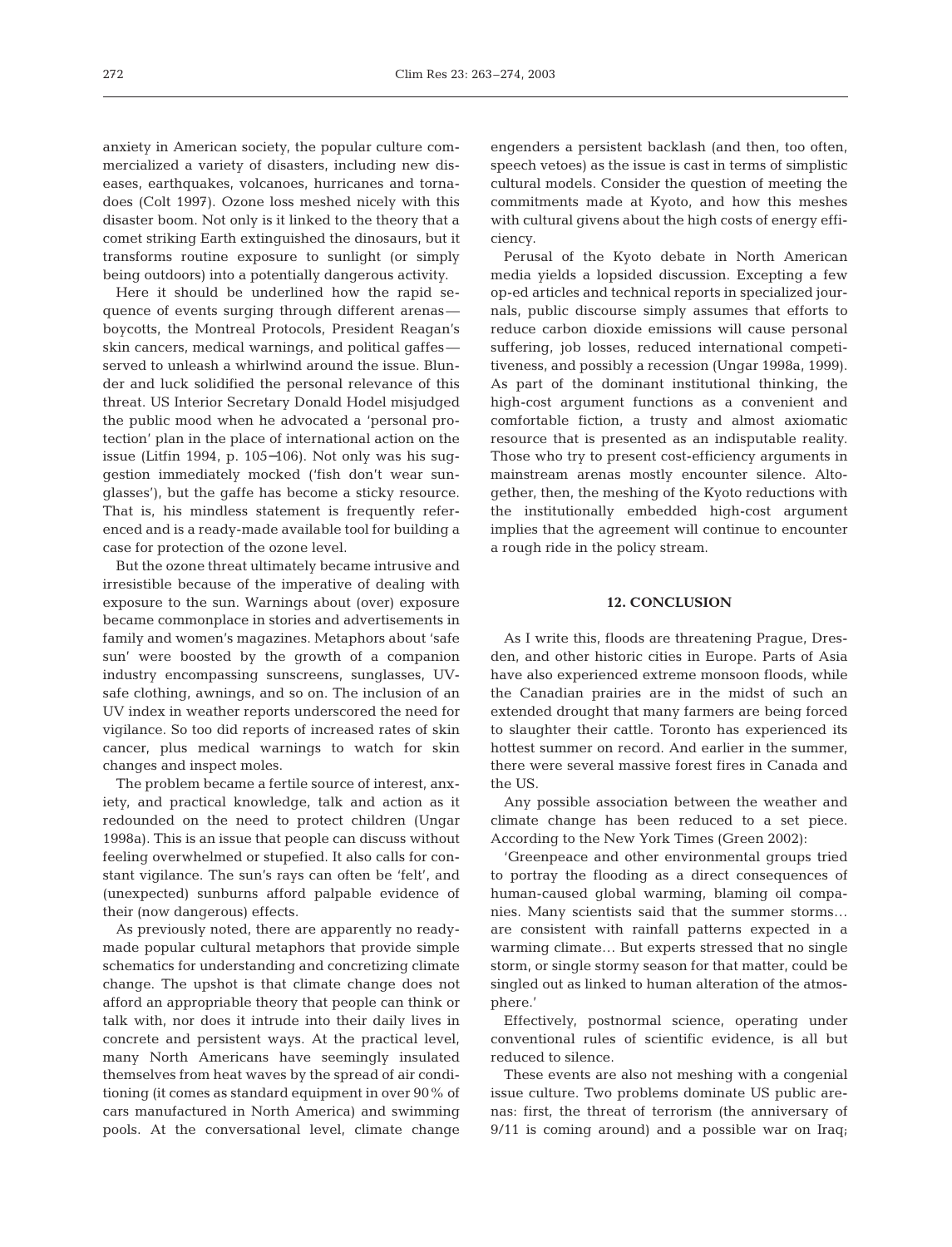second, the economy, including job losses, the falling stock market and corporate financial scandals. Two big issues are almost one too many in the US. Barring weather impacts on a scale I will not conjecture, weather and global warming will remain as sidebars in the media arena and nonstarters in the policy arena.

These liabilities cannot be whisked away by more adept claimsmaking. Rather, it seems that a key problem in North America is ignorance related to both science and policy. Besides the misapprehension of energy efficiency previously discussed, ideas such as the precautionary principle and a no-regrets policy have virtually no standing in the dominant discourse. Superimposed on any environmental talk is economic talk, and the latter, in the form of a free-market/lowgovernment interference mantra, invariably trumps the former. Thus the recycling whirlwind was hijacked by industry, resulting in very circumscribed policy achievements. The '3 Rs'—reduce, reuse, recycle were reduced to the last one alone, with industry and public discourse actively opposing reuse, and a whole culture and economy set tight against any idea of reduction (Ungar 1998c). In the last few years, New York City, to name one of a number of places, has cutback on recycling programs because they proved to be costly rather than turn a profit.

Are there avenues we are missing? Probably the most concerted actions to combat climate change have come at local levels, especially cities. Yet the paradoxes of global warming become more prickly here, since the global circulation models are not sufficiently advanced to make accurate regional predictions. Hence the idea of getting people to 'visualize' climate change on a regional level—the author is currently examining the role of visualization in social problems − runs up against the limits of science. Still, it is at the local level that problems such as air pollution and smog can be linked, in a 'no-regrets' strategy, to climate issues.

Finally, there is the possibility of borrowing from campaigns to reduce smoking. Assessment of these campaigns suggest that those which target individual smokers are less successful than those that target the behaviour of tobacco firms (Picard 2002). The latter employ what are called 'tobacco-industry denormalization' strategies. These range from evidence that the industry deliberately misled the public about risks, to its attempts to promote smoking among the young despite claims to the contrary. Now American industry has suffered a loss of legitimacy due to faulty accounting and various 'off the balance sheet' land mines. With global warming, companies could eventually face unexpected expenses because of compliance with future regulations, fines, taxes and possible caps on products that produce greenhouse gases. An 'Enron

effect' could also affect companies that fail to protect themselves from climate-related risks. Increasing numbers of shareholders have begun to demand that companies take into account potential environment liabilities, and governments may use the precedent of tobacco litigation to sue corporations for pollution (Cortese 2002). With an issue culture challenging industry and a long history of using the legal arena to redress social problems, this may well be an outlet for commanding action and educating the public.

*Acknowledgements.* The author would like to thank Malcolm MacKinnon and Bev Craven for comments on earlier versions of the manuscript.

#### LITERATURE CITED

- Bernard H (1993) Global warming unchecked: signs to watch for. Indiana University Press, Bloomington
- Bray D, von Storch H (1999) Climate science: an empirical example of postnormal science. Bull Am Meteorol Soc 80:439–455
- Clemens E (1986) Of asteroids and dinosaurs: the role of the press in the shaping of scientific debate. Social Stud Sci 16:421–456
- Cline W (1992) The economics of global warming. Institute for International Economics, Washington
- Colt G (1997) The strange allure of disasters. Life, June, p 58–75
- Cortese A (2002) As the earth warms, will companies pay? New York Times, August 18, p A1
- Dunlap R, Scarce R (1991) The polls—poll trends: environmental problems and protection. Public Opinion Q 55: 651–672
- Fritz N, Altheide D (1987) The mass media and the social construction of the missing children problem. Sociol Q 28: 473–492
- Green P (2002) Tens of thousands flee Prague as flood invades historic center. New York Times, August 14, p A1
- Grundmann R (2001) Transnational environmental policy: reconstructing ozone. Routledge, London
- Hannigan J (1995) Environmental sociology: a social constructionist perspective. Routledge, London
- Kempton W, Boster J, Hartley J (1995) Environmental values in American culture. MIT Press, Cambridge
- Litfin K (1994) Ozone discourses: science and politics in global environmental cooperation. Columbia University Press, New York
- Mazur A, Lee J (1993) Sounding the global alarm: environmental issues in the U.S. national news. Social Stud Sci 23:681–720
- McCombs M, Shaw D (1993) The evolution of agenda-setting research: twenty-five years in the marketplace of ideas. J Commun 43:58–67
- Parson E (1993) Protecting the ozone layer. In: Haas P, Keohane R, Levy M (eds) Institutions for the earth: sources of effective international environmental protection. MIT Press, Cambridge, p 27–73
- Picard A (2002) Antismoking campaign ineffective. Globe and Mail, August 19, p A6
- Rowlands I (1995) The politics of global atmospheric change. Manchester University Press, Manchester
- Schneider S (1989) Global warming: are we entering the greenhouse century? Sierra Club Books, San Francisco